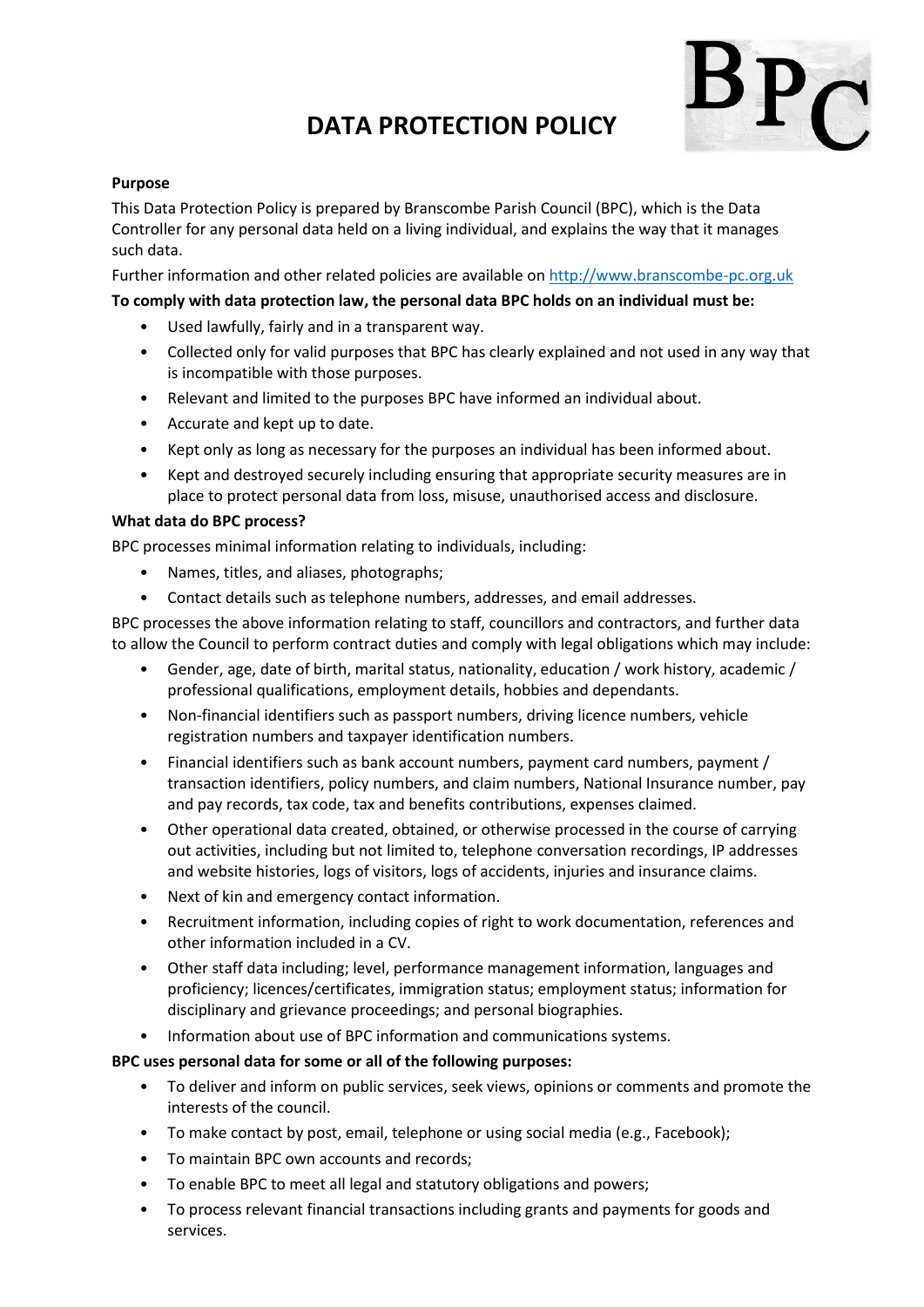- To manage and administer an employment contract.
- To administer councillors' interests.
- To comply with a legal obligation.

# **What is the legal basis for processing personal data?**

Some data processing is necessary for compliance with a legal obligation.

BPC may also process data if it is necessary for the performance of a contract, or to take steps to enter into a contract.

BPC will also process data in order to assist individuals in fulfilling a role in the council including administrative support or if processing is necessary for compliance with a legal obligation.

# **Sharing personal data**

Personal data will only be shared with third parties including other data controllers where it is necessary for the performance of the data controllers' tasks.

Our website is accessible from overseas so some personal data (e.g. in a newsletter) may be accessed overseas.

# **How long do BPC keep personal data?**

BPC will keep some records permanently if legally required to do so, and may keep other records for an extended period of time. BPC may have legal obligations to retain some data in connection with our statutory obligations as a public authority.

The council is permitted to retain data in order to defend or pursue claims. Where the law imposes a time limit BPC will retain data as long as believed necessary to be able to defend or pursue a claim. BPC will delete data when it is no longer needed.

# **Individuals rights with respect to their personal data**

Individuals have the following rights with respect to their personal data:

- 1. The right to access personal data we hold
- 2. The right to correct and update the personal data we hold
- 3. The right to have personal data erased
- 4. The right to object to processing of personal data or to restrict it to certain purposes only
- 5. The right to data portability
- 6. The right to withdraw consent at any time
- 7. The right to lodge a complaint with the Information Commissioner's Office (ICO)

The ICO can be contacted on 0303 123 1113 or via email<https://ico.org.uk/global/contact-us/email/> or at Wycliffe House, Water Lane, Wilmslow, Cheshire SK9 5AF.

All individuals whom BPC hold data on have been informed of their rights through the BPC Privacy Statement to:

- Access data as well as ask why it is held, who has access to it and where it was obtained it from.
- Advise the Council if data held on them is out of date, incomplete or incorrect.
- Request that personal data held is erased.
- Object to processing of their data or restrict it to certain purposes only.
- Transfer data to another controller.
- Withdraw consent at any time.

BPC will first confirm whether personal data may be changed or deleted or why it cannot be deleted (e.g. because it is needed to comply with a legal obligation).

#### **Subject access request (SAR)**

All individuals whom BPC holds data on have been informed of their rights through the BPC Privacy Statement to:

- Access data as well as ask why we have it, who has access and where we obtained it from.
- Advise the Council that data we hold on them is out of date, incomplete or incorrect.